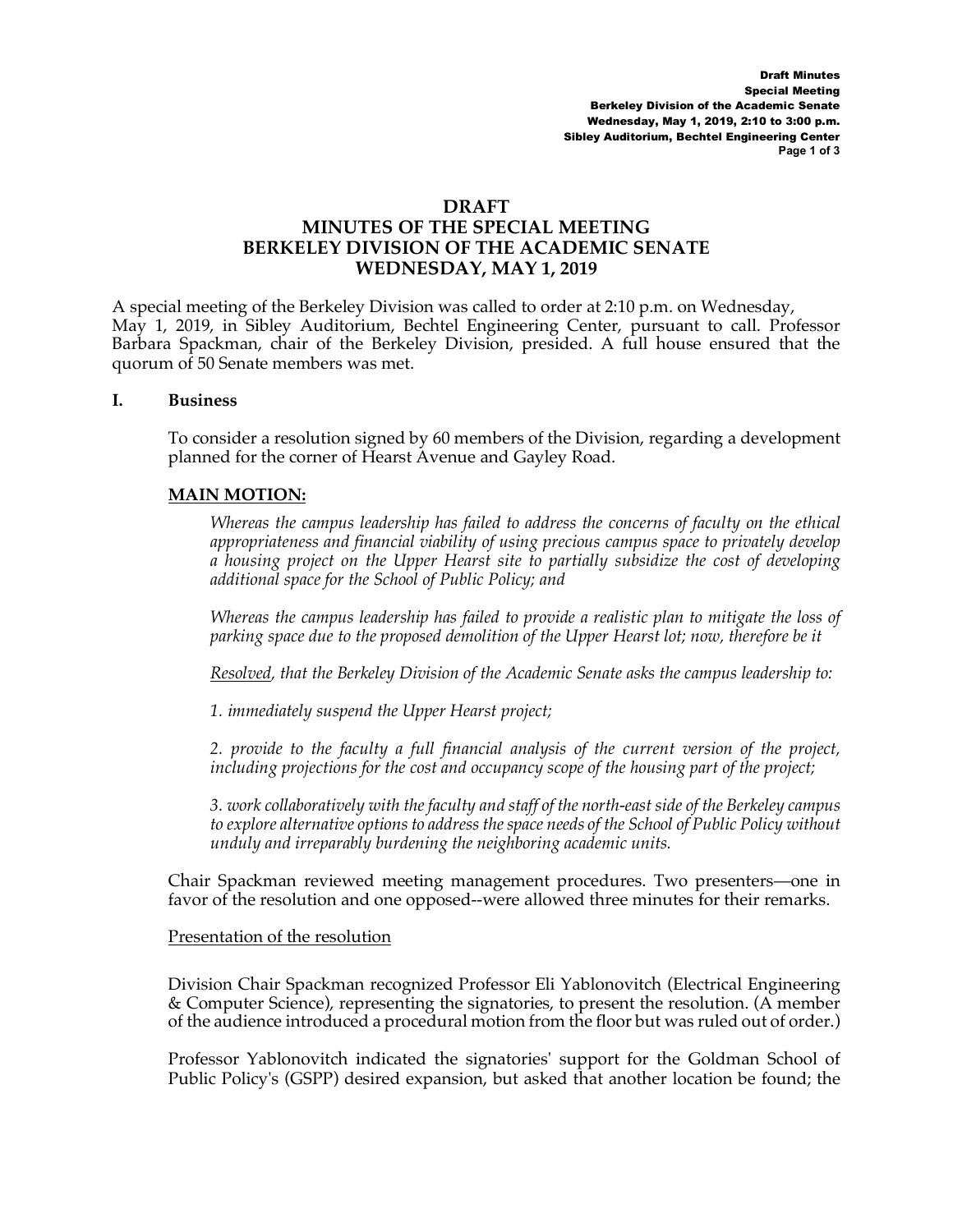College of Engineering has offered to assist. The resolution was proposed for three primary reasons:

- The financial model creates too great a risk of increasing campus debt. (Faculty received the financial information on the project the day before this meeting, so only a quick analysis could be completed and was distributed as a handout.)
- The project is not an optimal use of prime central campus space.
- The significant loss of parking will significantly disadvantage staff who can least afford other alternatives.

He also stated that a lack of transparency and a lack of consultation with expert campus faculty have marred the planning process. Revisiting the plans would provide an opportunity to address these issues.

**PROCEDURAL MOTION:** It was moved (and seconded) that the body be allowed to vote on the motion, including any potential amendments or substitutions, before 3:00 PM.

There was no discussion.

**MOTION:** It was moved (and seconded) to approve the procedural motion.

**Vote:** The procedural motion was approved by a show of hands.

### Argument against the resolution:

Chancellor Carol Christ urged faculty to allow the project to proceed, emphasizing the need to aggressively address the housing shortage that is affecting both students and faculty, and the fact that a number of other capital projects depend on this moving forward. She noted the administration has taken steps to respond to criticisms, and has brought the Institute of Transportation Studies in to develop recommendations on a longterm parking strategy. She noted several benefits to the campus, including GSPP's urgent need for space.

### Discussion:

Division Chair Spackman opened the floor for discussion, with a two-minute per person limit on audience questions.

Highlights of the discussion included the following:

- Professor Henry Brady, dean of the Goldman School of Public Policy (GSPP), emphasized the national stature of the school and its urgent need for additional space to carry out its mission. He noted that this location had been chosen after considering many alternatives, and that the City of Berkeley supported the project.
- Transparency in planning and better financial planning for this project are needed.
- Several commenters spoke in support of small professional programs or reiterated the need for new housing. The housing crisis is affecting faculty recruitment and retention, which could threaten the future of Berkeley.
- The project addresses many campus needs and is well designed.
- The project will use some central campus funding which may not be replaced.